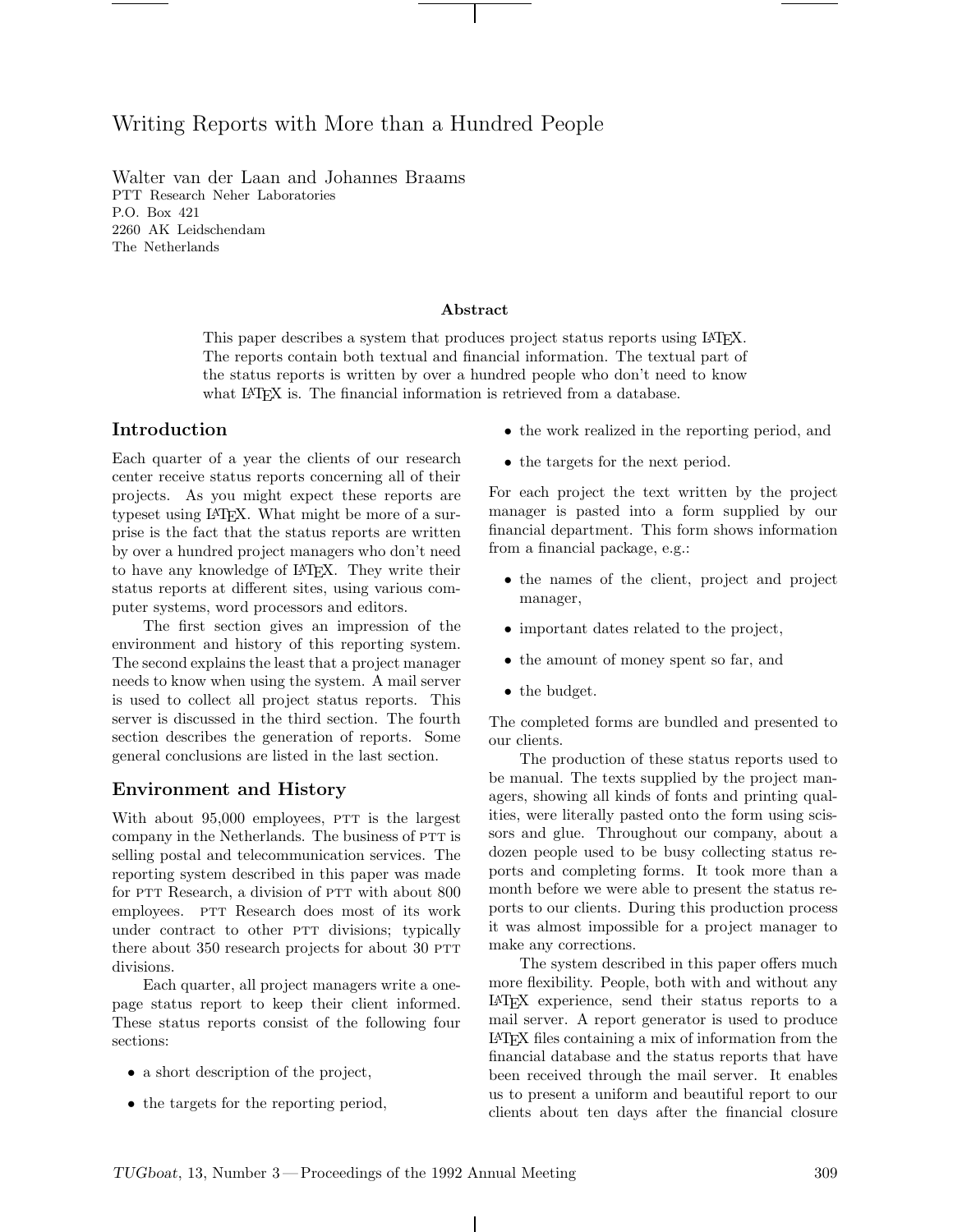Walter van der Laan and Johannes Braams

of a quarter year. Within these ten days, project managers and their managers get several chances to correct the status reports.

## Writing Status Reports

The status reports can be written as plain ascii text or as IAT<sub>F</sub>X text. The first option is default and foolproof, it protects a project manager from any L<sup>A</sup>TEX errors. While this option is easy to use it also leaves the writer with only a few of the expressions available in L<sup>A</sup>TEX, namely paragraphs and some special characters common in the Dutch language. This has proved to be sufficient for 99 percent of the reports but leaves a few special cases, e.g., some project managers want to put formulas in their report and others have a need for symbols used in physics. In these cases the project managers write their report as L<sup>A</sup>TEX text and they have to know how to use it. The remainder of this section explains what a project manager needs to know when using the foolproof mode, i.e., plain ascii text.

A report sent to the mail server may contain nothing but plain ASCII characters. This is a necessary constraint because the mail server receives reports written with about twenty different kinds of word processors and editors on about five different kinds of platforms. Fortunately all word processors have an option to save a text in ASCII. This means that all project managers must know how to produce an ascii file containing their report. They must also be aware of the limitations of ASCII; e.g., no underline, no boldface, no special characters.

Project managers must be able to send their reports to the mail server. This hasn't been a problem in our organization as everybody is connected to the local network and most people are using electronic mail.

Each report must contain a few keywords. This simple syntax is needed to

- assign a project number to each report,
- separate the four pieces of text in each report, and
- separate the report from the mail headers and footers.

The next example shows the report for project number 12345. As you can see the syntax consists of uppercase keywords with four pieces of text in between:

```
PROJECT 12345
DESCRIPTION
We are working on a project.
CURRENT TARGET
```
Our plan was to finish the project. REPORT We've had a lot of problems but the work is almost done. NEXT TARGET We'll finish the project in the next quarter year. END

Many people were having problems with this combination of a textual report and a strict syntax. We eliminated this problem by extending the mail server to accept all syntax errors that occurred.

Project managers have to understand the effect of an empty line in their texts: All text is aligned on the left and right margin. An empty line causes the alignment to restart at the beginning of the next line, because texts are set without paragraph indentation.

In the Dutch language one frequently finds characters such as  $\acute{e}$ ,  $\grave{e}$  and  $\ddot{i}$ . For this reason the project managers have the option of using the sequence backslash accent vowel whenever they need to put an accent over a vowel.

## The Mail Server

All mail sent to a dedicated network address is processed by a program, which replies to every message received. The reply consists of two parts. The first part contains success and error messages, e.g.: "i found a report about project 12345", or: "i removed some control characters from your text". The second part is a copy of the received message in which all recognized texts have been removed. If all went well the second part contains nothing but keywords and mail headers. This construction is clear even to people who aren't used to syntax errors.

In the beginning we had trouble with errors in the project number. People would erroneously send us a report for project 12435 instead of 12345. This meant one could overwrite another report by mistake. We solved this problem by saving a list of the mail addresses of the senders for each report. We accept reports from any address on the list. A report from any other address is rejected but the address is added to the list. In such cases the sender receives a message saying the report has been rejected but will be accepted if the report is sent again. This warning eliminates the typing errors in project numbers but still allows different people to send updates for the same project.

In the foolproof mode all texts must be transformed into valid L<sup>A</sup>TEX texts. This transformation is described next.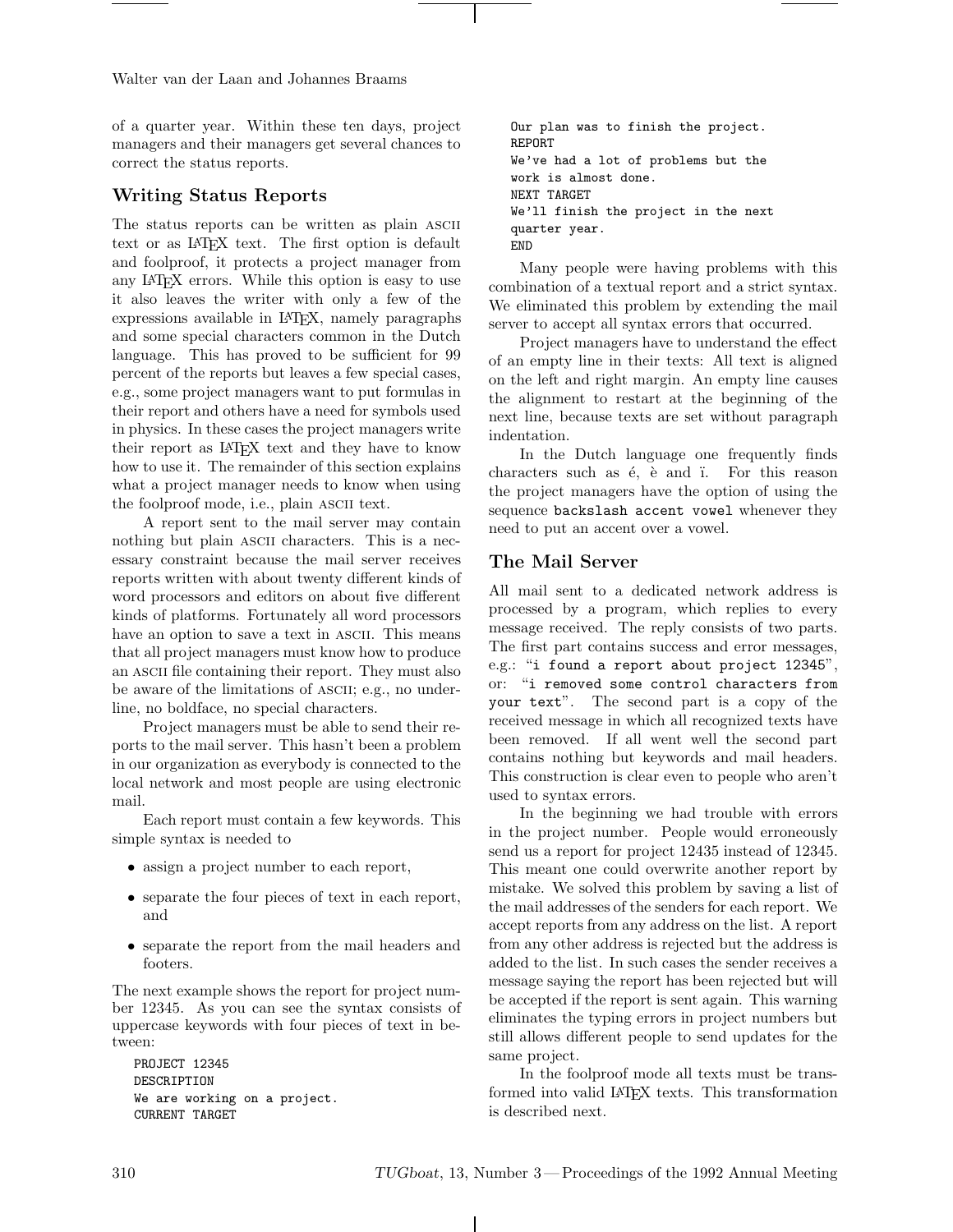Many characters special to L<sup>A</sup>TEX have to be de-activated. We handle those characters as four separate cases:

- Double quote characters are replaced by " and ", respectively.
- A backslash is added in front of the following characters:  $\#$ ,  $\frac{1}{2}$ ,  $\frac{1}{2}$ ,  $\frac{1}{2}$ ,  $\frac{1}{2}$ ,  $\frac{1}{2}$ ,  $\frac{1}{2}$ ,  $\frac{1}{2}$ ,  $\frac{1}{2}$ ,  $\frac{1}{2}$ ,  $\frac{1}{2}$ ,  $\frac{1}{2}$ ,  $\frac{1}{2}$ ,  $\frac{1}{2}$ ,  $\frac{1}{2}$ ,  $\frac{1}{2}$ ,  $\frac{1}{2}$ ,  $\frac{1}{2}$ ,  $\frac{1}{2}$ ,  $\frac{1$
- The math characters  $\langle , \rangle$  and | are placed between dollar signs.
- The expression  ${\t{t\char92}}$  is used to insert a backslash. Note that 92 is the ascii value of a backslash. The same procedure is used to insert the characters  $\hat{\ }$  and  $\hat{\ }$ .

The sequence backslash accent lowercase vowel is allowed. This sequence isn't changed by the transformation; only when the vowel is an  $i$  is it replaced by a dotless  $\iota$ . This change makes the sequence very uniform and easy to understand for people not used to L<sup>A</sup>TEX.

L<sup>A</sup>TEX does a great job at automatic hyphenation. However, when words are joined together by characters such as the slash and minus, L<sup>A</sup>TEX doesn't hypenate the resulting string. This causes a lot of overfull hboxes. To solve this the transformation program looks for the sequence letter slash or minus letter. Within sequences like this the slash or minus is transformed into the parameter of the nw command (nw stands for new word), e.g.: man/woman is replaced by man\nw{/}woman. The nw command is expanded to let "man" and "woman" be separate words divided by a slash. The LAT<sub>EX</sub> definition is:

#### \newcommand{\nw}[1]

{\hspace\*{0pt}#1\hspace\*{0pt}}

This transformation has proved to be sufficient in avoiding almost all overfull hboxes.

Last but not least, all characters unknown to L<sup>A</sup>TEX are removed during the transformation.

The Lex specification below (Lesk and Schmidt, 1975) produces a program that performs the transformation described above:

| AN                                                          | $[a-zA-ZO-9]$                       |
|-------------------------------------------------------------|-------------------------------------|
| AC                                                          | $\lceil$ $\cdots$ = $\rceil$        |
| $\%$ %                                                      |                                     |
|                                                             | int $dq = (0 == 1);$                |
| $\setminus$ "                                               | { $dq =   dq$ ;                     |
|                                                             | if $(dq)$ printf $("''")$ ;         |
|                                                             | else $print (""")$ ; }              |
| $[43%2 - 1]$                                                | { printf $("\\%s", yytext);$ }      |
| $\lceil  \diamond\rangle$                                   | ${$ printf $("$$$ ;, yytext); $}$   |
| $\lceil \tilde{\ }}\rangle \cap \setminus \setminus \rceil$ | { printf $("{\\\\tt\\char\{d}{\}",$ |
|                                                             | $yytext[0]);$ }                     |
| $\setminus$ {AC}i                                           | { printf $(\sqrt{C_{\iota}})^n$ ,   |

|       | $yytext[1]);$ }                               |
|-------|-----------------------------------------------|
|       | \\{AC}[aeou] { printf ("%s", yytext); }       |
|       | ${AN} [/-] {AN} { printf ("%c\\nw{%c}%c",$    |
|       | $\gamma$ ytext $[0]$ , $\gamma$ ytext $[1]$ , |
|       | $yytext[2]);$ }                               |
| \t    | { putchar $('')$ ; }                          |
| $\ln$ | { putchar $(\n\lambda n')$ ; }                |
|       | { if $((\text{yntext}[0] > = 0x20))$          |
|       | && (yytext[0] < 0x80))                        |
|       | printf $("%s", yytext);$                      |

Text sent in L<sup>A</sup>TEX mode is not transformed by the mail server. A copy of the text is transformed intoacomplete L<sup>A</sup>TEX document by adding a header and a footer. The mail server passes this document to the TEX compiler and afterwards checks the log file for errors. If an error occured, it rejects the text and adds the compiler messages to the reply.

The mail server program was written using TPU, the VAX/VMS Text Processing Utility (Digital VMS manuals, 1988). TPU and L<sup>A</sup>TEX make a great team and have allowed us to build this system in a short time. If you ever need a utility to process text, try TPU.

#### Report Generation

The four pieces of text per project are stored in a separate directory as four files per project. All of these texts have been tested or transformed by the mail server. These texts are ready to be typeset in any textwidth or font.

Our relational database system stores a lot of project information. This information is transformed into L<sup>A</sup>TEX strings just as the texts supplied by the project managers are transformed.

With an application program our financial department can define which projects are to be included in a report and in what sequence they are to be included. Every set of projects defined can be printed in several ways; e.g., a report containing:

- all information about a project on one page,
- only the financial information, and/or
- only the description of each project.

When we started work on automating the report generation process we first agreed upon an interface between the report generator and LAT<sub>EX</sub> that consists of a few special commands.

In Figure 1 an example of a status report is shown. At the top of the page some general information about who ordered the project and who runs it is shown. This information is repeated on a continuation page as you can see in Figure 2. Then follows a short description of the project and its targets. In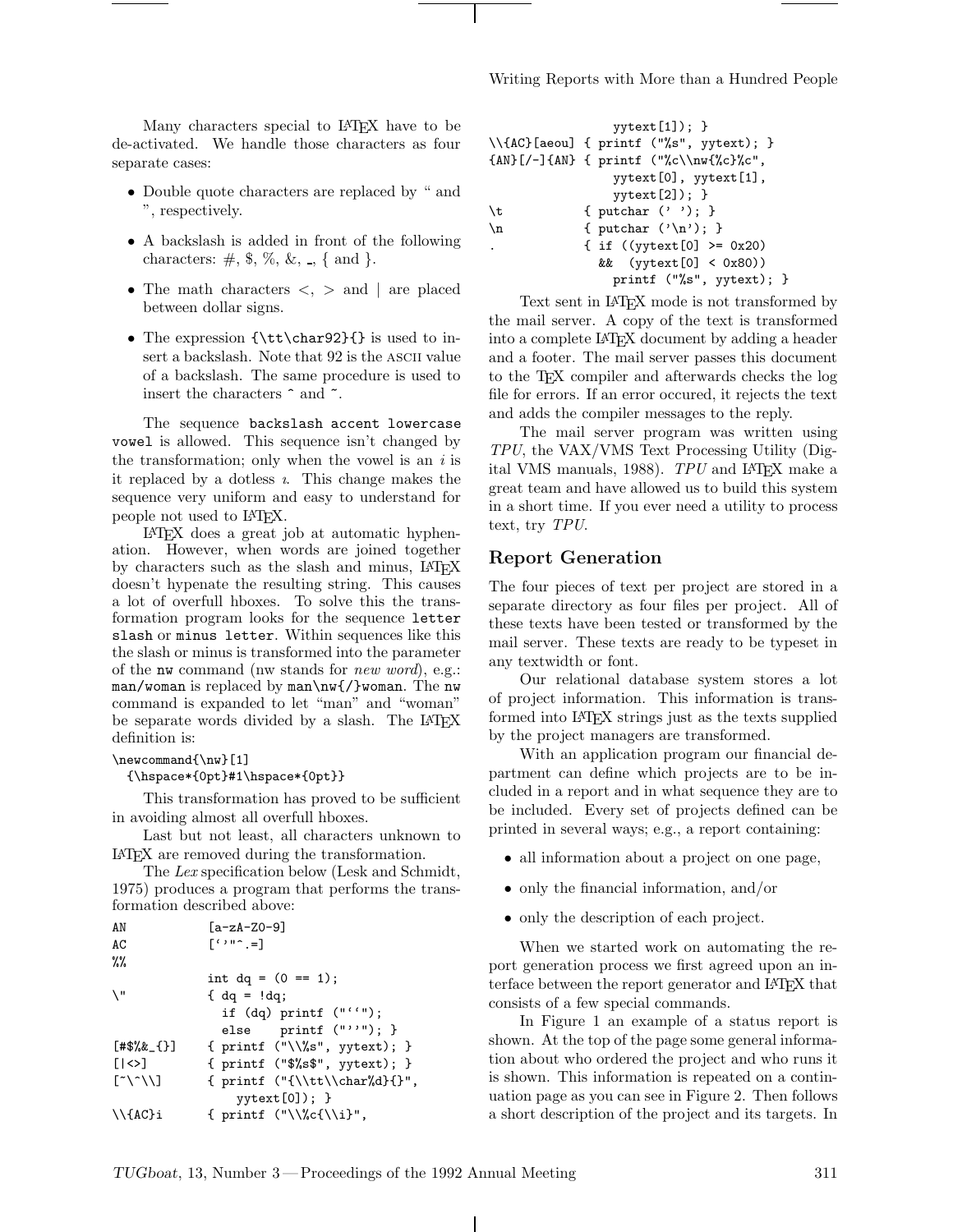Walter van der Laan and Johannes Braams

this case the description is too long and is therefore continued on a second page. The next texts discuss the targets for the reporting period, the work done in the reporting period and the targets for the next reporting period. At the bottom of the page some financial information on the project is included. Both this financial information and the general information at the top of the page is extracted from the database.

For each of the text fields a LAT<sub>F</sub>X environment is defined. The task of these environments is to store the text parts in four boxes of the right size. To pass the information that is printed in the header and footer of a report we defined a few IAT<sub>EX</sub> commands with parameters. All information that belongs to a particular project should be inside yet another L<sup>A</sup>TEX environment. The task of this environment is to:

- start a new page,
- select the correct page style,
- write some information about the project to a table of contents file, and
- make sure that all information accumulated is put on the page.

Originally, the layout of the report form was defined in terms of a number of characters per line, and a number of lines for each of the four text fields. It was also specified that a report for any project should occupy not more than one page.

With typeset text, the specification of the number of characters per line is not particularly useful, because it can vary with the kind of characters that are used in the text. Also, the manual process of putting together the status reports had shown that sometimes a project manager would produce more text than would fit in the field for which it was meant.

Because the sizes of the fields are fixed, we had to choose what to do. We could typeset the portion of the text that would fit into the field and either

- 1. let the rest print over the next field, or
- 2. discard the rest, or
- 3. store leftover text and print it on a second page.

Option 1 clearly is unacceptable; the result would be both ugly and unreadable. Option 2 would possibly result in texts ending in a weird manner. Choosing this option would, however, force the project managers to be brief. It was finally decided to use option 3. One of the reasons for this decision was that the implementation of options 2 and 3 is almost the same.

The implementation of this part of the LAT<sub>EX</sub> style file is based on the use of the \vsplit command. The four environments discussed before scoop up the text and typeset it in a \vbox \pickup@box of the appropriate width. The contents of the \pickup@box are copied into a different box for each environment using the \vsplit operation. The resulting height of the \pickup@box is then measured. If it is not zero there is more text than fits into the field. In that case an indication that there is more text is appended to the first part of the text, and the rest is stored away to be put on a second page.

## Conclusions

The system imposes no special organization upon its users. Our users write and send their reports using the computer system that they use for their everyday work. In some departments the reports are gathered by one person who sends all reports and report updates to the mail server. In other departments all project managers send and update their own reports. The nice thing about a mail server is that it doesn't mind where a report was made or who made it.

The two modes, L<sup>A</sup>TEX or foolproof, have made the system both very flexible and very easy to use. No special training is required for people who use the system in the default foolproof mode. People with special requirements, on the other hand, are very happy with the L<sup>A</sup>TEX mode.

L<sup>A</sup>TEX separates the contents of a document from the form in which it is presented. This separation was of great benefit to us during the development of the system. It allowed us to make a very clean and easy division of the work to be done. After defining the different styles needed for our system one of us would work on the generation of LAT<sub>EX</sub> reports using the defined styles, while the other would work on the creation of the styles.

At first we implemented the reports to be generated interactively. This didn't work very well because L<sup>A</sup>TEX consumes large amounts of cpu time. At the moment the production of reports is implemented as a lower priority background process.

## Bibliography

Lesk, M.E., and E. Schmidt. "Lex  $-$  A Lexical Analyser Generator." Bell Laboratories. Murray Hill, New Jersey, October 1975.

VAX Text Processing Utility Manual. Digital VMS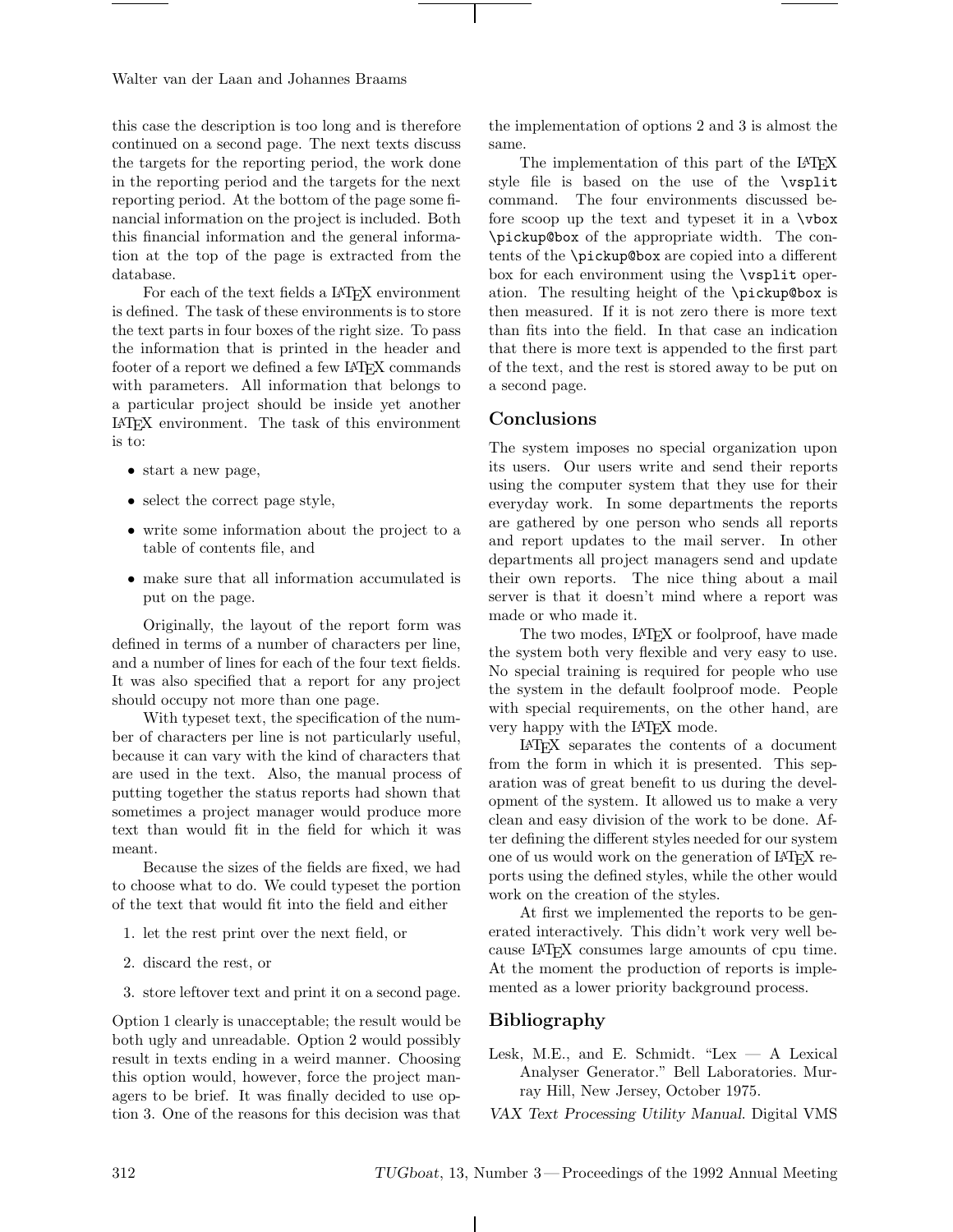Writing Reports with More than a Hundred People

 $\vert$ 

٠

Manuals, 5B, April 1988.

 $\overline{\phantom{0}}$ 

 $\mathbf{I}$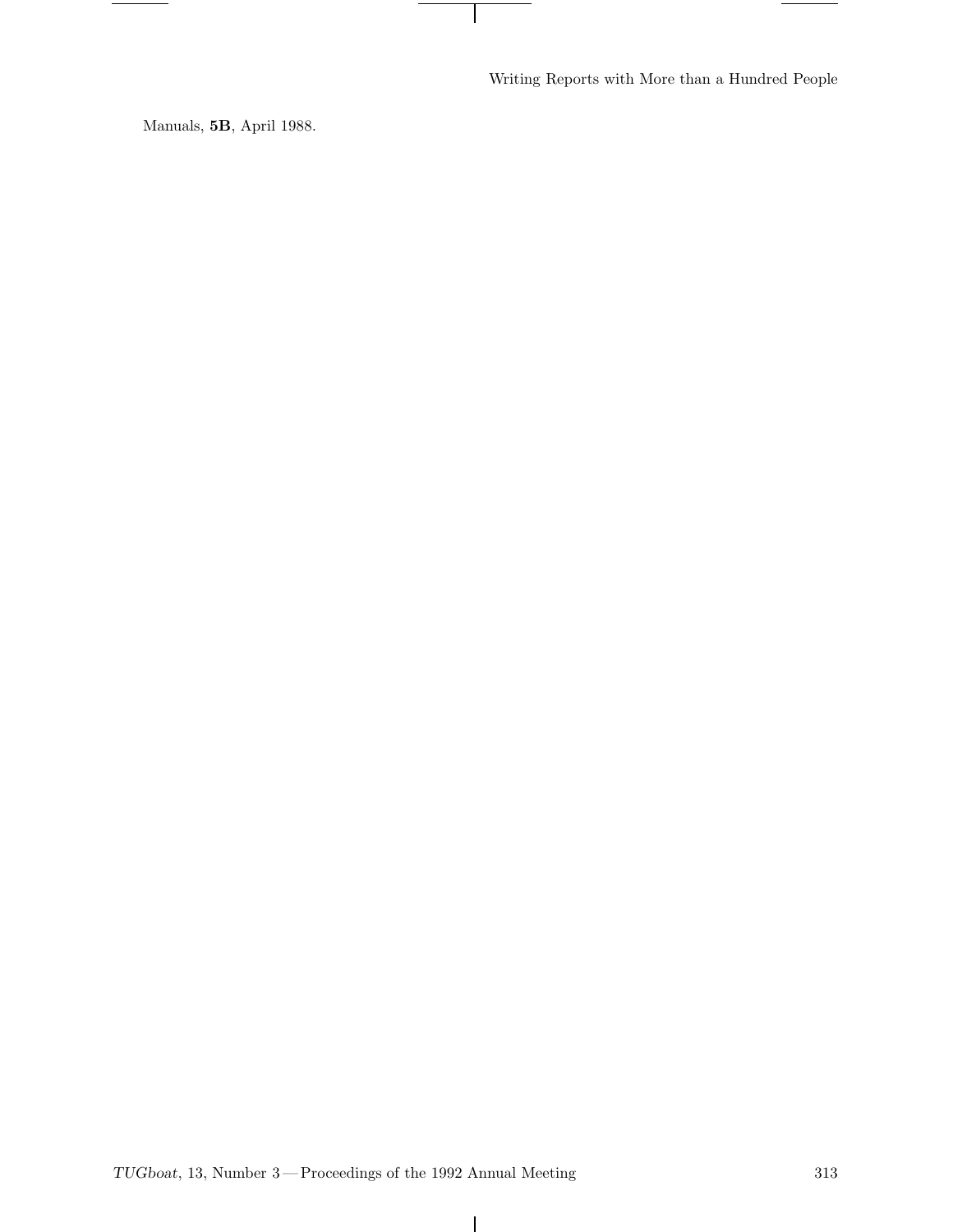Walter van der Laan and Johannes Braams

| <b>PTT Research</b>               |                                                                                                                                                               | Kwartaal Rapportage                                                                                                                                                                                                                                                                                                                                                                                                                                                                                                                                                                                                                                                                                                                                                                                                                             |                       | 92/01                               |
|-----------------------------------|---------------------------------------------------------------------------------------------------------------------------------------------------------------|-------------------------------------------------------------------------------------------------------------------------------------------------------------------------------------------------------------------------------------------------------------------------------------------------------------------------------------------------------------------------------------------------------------------------------------------------------------------------------------------------------------------------------------------------------------------------------------------------------------------------------------------------------------------------------------------------------------------------------------------------------------------------------------------------------------------------------------------------|-----------------------|-------------------------------------|
| Projectnaam                       | PART. WERKZAAMHEDEN SC18                                                                                                                                      | Projectnummer                                                                                                                                                                                                                                                                                                                                                                                                                                                                                                                                                                                                                                                                                                                                                                                                                                   | 61006                 |                                     |
| Opdrachtgever                     | RAAD VAN BESTUUR RVB                                                                                                                                          | Onderdeel/hafd                                                                                                                                                                                                                                                                                                                                                                                                                                                                                                                                                                                                                                                                                                                                                                                                                                  | TI INFORMATIEDIENSTEN |                                     |
| Afdeling                          | RVB                                                                                                                                                           | Hoofd                                                                                                                                                                                                                                                                                                                                                                                                                                                                                                                                                                                                                                                                                                                                                                                                                                           | TERPSTRA, A.P.        |                                     |
| Hoofd                             | J. WAGE (secretaris LBR)                                                                                                                                      | Projectleider                                                                                                                                                                                                                                                                                                                                                                                                                                                                                                                                                                                                                                                                                                                                                                                                                                   | W. REMMERS            |                                     |
| Contactpersoon                    | W.J. THIEME                                                                                                                                                   | Begin/Eind datum                                                                                                                                                                                                                                                                                                                                                                                                                                                                                                                                                                                                                                                                                                                                                                                                                                | 10192 / 311292        |                                     |
| Kenmerk                           | OVK D.D. 15/07/1990                                                                                                                                           | Kenmerk offerte                                                                                                                                                                                                                                                                                                                                                                                                                                                                                                                                                                                                                                                                                                                                                                                                                                 | 91 A041               |                                     |
|                                   | Korte omschrijving en doel van het project                                                                                                                    |                                                                                                                                                                                                                                                                                                                                                                                                                                                                                                                                                                                                                                                                                                                                                                                                                                                 |                       |                                     |
| Gesteld doel voor dit kwartaal    | * hypermedia (HyTime, SMDL)<br>* printeraansturing (SPDL, DPA)<br>* message handling en message store (X.400 of MOTIS)<br>* document filing & retrieval (DFR) | Binnen ISO/IEC JTC1 is SC 18 gericht op de standaardisatie-aspecten van creëren en mani-<br>puleren van documenten. SC18 omvat de volgende gebieden:<br>* document architecturen en semantiek (ODA, SGML, DSSSL)<br>* document interchange formaten (ODIF, ODL, SDIF, DTAM)<br>* basis inhoudsarchitecturen (o.a. teken, raster, muziek) en weergave-aspecten (kleur, fonts)<br>* User System Interfacing (keyboard layouts, Icons & Symbols, dialoog standaarden)<br>Gezien het belang van de SC18-onderwerpen, de breedte van het aandachtsgebied en de doel-<br>stelling de werkmaatschappijen meer bij dit werk te betrekken, dient er een duidelijk plan van<br>aanpak geformuleerd te worden. Vanwege een wisseling in de bezetting is deze aktiviteit vorig<br>jaar opgeschort. Hieraan zal binnenkort wel veel aandacht besteed worden. |                       | Zie volgende pagina                 |
| Korte rapportage                  |                                                                                                                                                               | Op dit moment zijn een groot aantal standaarden en/of uitbreidingen op de basis-standaard (zie                                                                                                                                                                                                                                                                                                                                                                                                                                                                                                                                                                                                                                                                                                                                                  |                       |                                     |
|                                   |                                                                                                                                                               | boven) in bijna-finale vorm. Tegelijkertijd blijken er nog grote definitie-problemen te bestaan,<br>en blijkt tussen verschillende standaarden grote overlap te bestaan. In vorige rapportages<br>is al genoemd de relatie tussen 'character, graphic character, font en glyph', Message Store<br>Extensions versus DFR en DTAM, ODA en SGML. tegelijkertijd worden er in hoog tempo<br>nieuwe werk-items voorgesteld. De wens naar stabiele standaarden is momenteel strijdig met<br>de momenteel gehanteerde ISO-planning en het aflopen van de studie-periode van CCITT.<br>De voorjaarsvergadering is bij OC\'E gehouden, waar een interessante presentatie over de<br>geschiedenis van het bedrijf en de bemoeienis met ODA werd gegeven.                                                                                                  |                       |                                     |
|                                   | Gesteld doel voor het volgend kwartaal<br>1. Het aktief volgen van ontwikkelingen binnen SC18.<br>2. Afronden plan van aanpak (tweede kwartaal 1992)          |                                                                                                                                                                                                                                                                                                                                                                                                                                                                                                                                                                                                                                                                                                                                                                                                                                                 |                       |                                     |
|                                   |                                                                                                                                                               |                                                                                                                                                                                                                                                                                                                                                                                                                                                                                                                                                                                                                                                                                                                                                                                                                                                 |                       |                                     |
| Inzet S&O                         | afgelopen kwartaal                                                                                                                                            | t/m afgelopen kwartaal                                                                                                                                                                                                                                                                                                                                                                                                                                                                                                                                                                                                                                                                                                                                                                                                                          | overeenkomst          |                                     |
| <b>Aantal Uren</b><br>Bedrag (fl) | 81,00<br>16.038,00                                                                                                                                            | 81,00<br>16.038,00                                                                                                                                                                                                                                                                                                                                                                                                                                                                                                                                                                                                                                                                                                                                                                                                                              | 320,00<br>63.360,00   | perc gerealiseerd<br>25,30<br>25,30 |

 $\mathbf{I}$ 

 $\mathbf{Figure}$  1: A sample report for a project

 $\overline{\phantom{a}}$